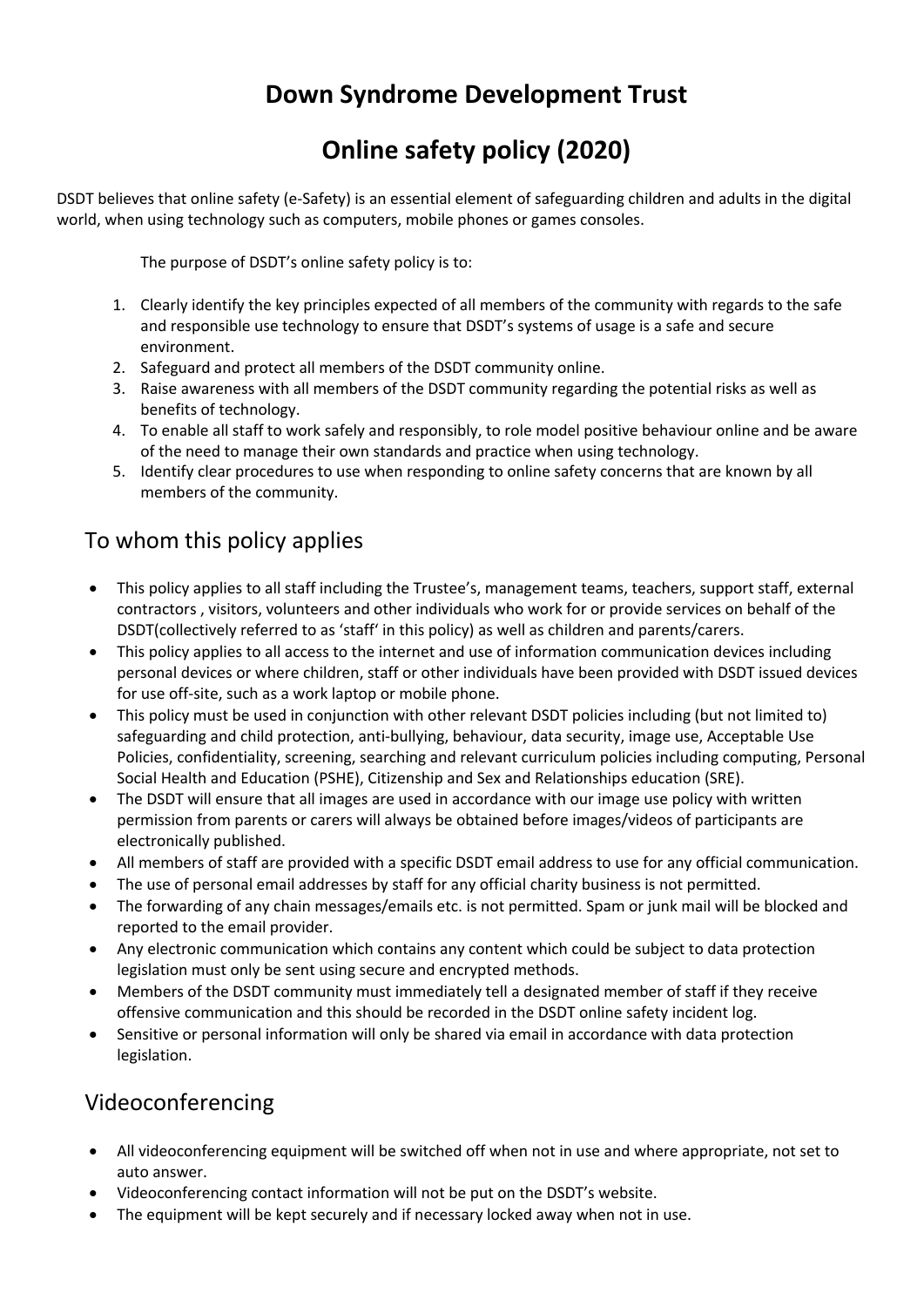- DSDT videoconferencing equipment will not be used without permission.
- Responsibility for the use of the videoconferencing equipment outside of designated session times will be established with care.
- Staff will ensure that external videoconference are suitably risk assessed and that accounts and systems used to access events are appropriately safe and secure.
- Videoconferencing is a challenging activity with a wide range of learning benefits. Preparation and evaluation are essential to the whole activity. Users
- Video conferencing will be supervised appropriately for the participant's age and ability.
- Parents and carers consent will be obtained prior to children taking part in videoconferences.
- Video conferencing will take place via official and approved communication channels following a robust risk assessment.
- Only key administrators will be given access to videoconferencing administration areas or remote-control pages.
- Unique log on and password details for the educational videoconferencing services will only be issued to members of staff and kept secure.
- There will be two members of staff monitoring every event.
- Parents will be required to be present in the room at all times.
- Expectations regarding safe and responsible use of social media will apply to all members of DSDT's community and exist in order to safeguard all involved, on and offline.
- Examples of social media may include blogs, wikis, social networking, forums, bulletin boards, multiplayer online gaming, apps, video/photo sharing sites, chatrooms, instant messenger and many others.
- All members of DSDT's community will be encouraged to engage in social media in a positive, safe and responsible manner at all times.
- Information about safe and responsible use of social media will be communicated clearly and regularly to all members of DSDT's community.
- All members of DSDT's community are advised not to publish specific and detailed private thoughts, concerns, pictures or messages on any social media services, especially content that may be considered threatening, hurtful or defamatory to others.
- The DSDT will control participants and staff access to social media and social networking sites whilst taking part in sessions.
- Inappropriate use of social media may result in disciplinary or legal action.
- Any concerns regarding the online conduct of any member of DSDT community on social media sites should be reported to the DSDT Trustee's team and will be managed in accordance with existing policies such as anti-bullying, allegations against staff, behaviour and safeguarding/child protection.
- Any breaches of DSDT's policy may result in criminal, disciplinary or civil action being taken, and this will depend upon the age of those involved and the circumstances of the wrong committed. Action taken will be accordance with the relevant DSDT policies, such as anti-bullying, allegations against staff, behaviour and safeguarding/child protection.

### Official use of social media

- Official use of social media sites by DSDT will only take place with clear educational or community engagement objectives with specific intended outcomes e.g. increasing parental engagement.
- Official use of social media sites as communication tools will be risk assessed and formally approved by the DSDT.
- Official DSDT social media channels will be set up as distinct and dedicated social media site or account for educational or engagement purposes.
- Staff will use DSDT provided email addresses to register for and manage official DSDT approved social media channels.
- Members of staff running official DSDT social media channels will sign a specific Acceptable Use Policy (AUP) to ensure they are aware of the required behaviours and expectations of use and to ensure that sites are used safely, responsibly and in accordance with local and national guidance and legislation.
- All communication on official DSDT social media platforms will be clear, transparent and open to scrutiny.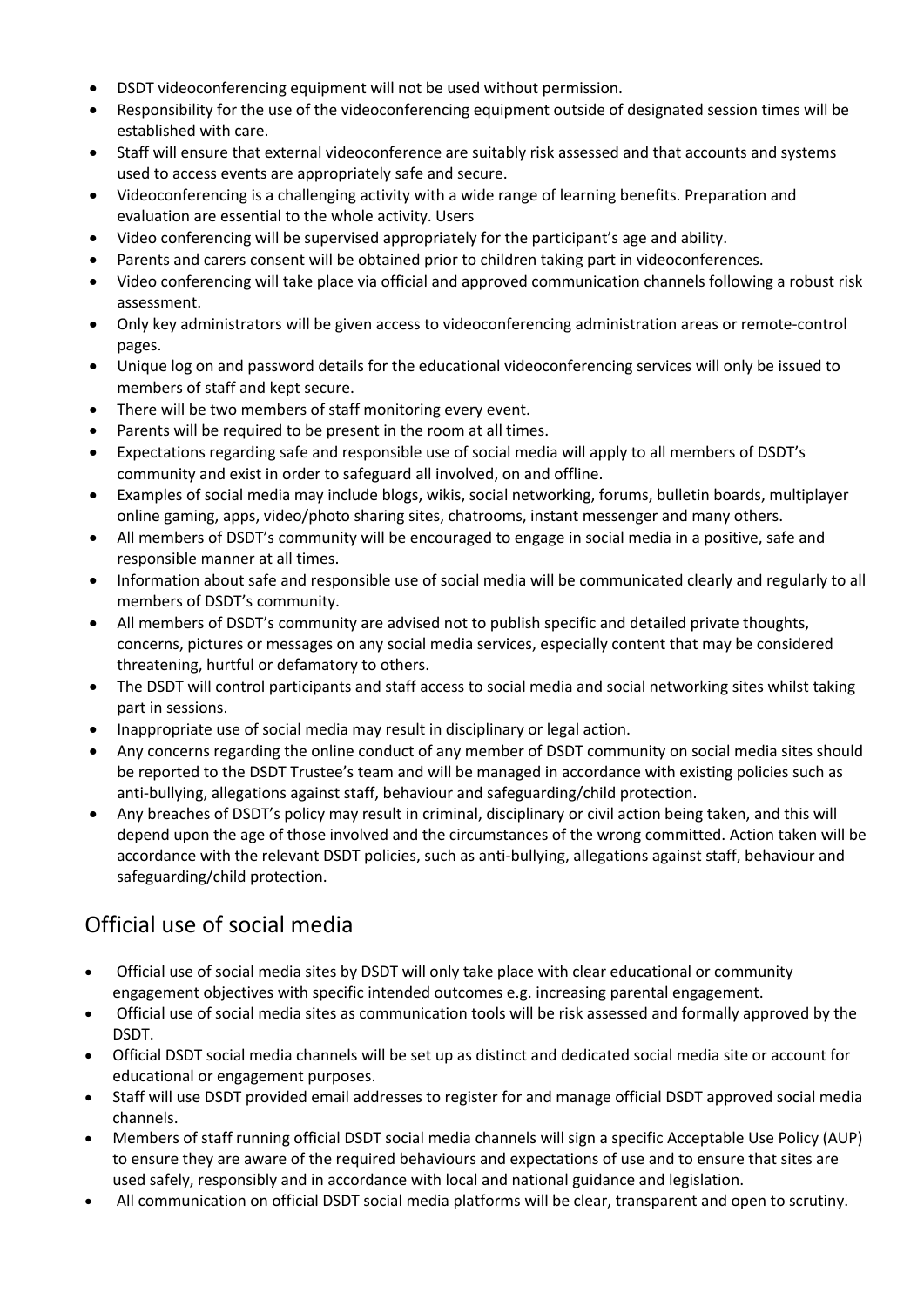- Any online publication on official charity social media sites will comply with legal requirements including the Data Protection Act 1998, right to privacy conferred by the Human Rights Act 1998, or similar duty to protect private information and will not breach any common law duty of confidentiality, copyright etc.
- Official social media use by the DSDT will be in line with existing policies including anti-bullying and child protection.
- Images or videos of children will only be shared on official DSDT social media sites/channels in accordance with the DSDT image use policy.
- Information about safe and responsible use of DSDT's social media channels will be communicated clearly and regularly to all participants.
- Official social media sites, blogs or wikis will be suitably protected (e.g. password protected) and where possible/appropriate, run and/or linked to from the DSDT website and take place with approval from the Trustee's and management team.
- Leadership staff must be aware of account information and relevant details for social media channels in case of emergency such as staff absence.
- Parents/Carers and participants will be informed of any official DSDT social media use, along with expectations for safe use and DSDT action taken to safeguard the community.
- Public communications on behalf of the DSDT will, where possible, be read and agreed by at least one other colleague.
- The DSDT social media account will link back to the DSDT website and/or Acceptable Use Policy to demonstrate that the account is official.
- The DSDT will ensure that any official social media use does not exclude members of the community who are unable or unwilling to use social media channels.

### Staff official use of social media

- Relevant for all settings
- If members of staff are participating in online activity as part of their capacity as an employee of the DSDT, then they are requested to be professional at all times and that they are an ambassador for the charity.
- Staff using social media officially will disclose their official role/position but always make it clear that they do not necessarily speak on behalf of the DSDT.
- Staff using social media officially will be responsible, credible, fair and honest at all times and consider how the information being published could be perceived or shared.
- Staff using social media officially will always act within the legal frameworks they would adhere to within the DSDT, including libel, defamation, confidentiality, copyright, data protection as well as equalities laws.
- Staff must ensure that any image posted on the DSDT social media channel have appropriate written parental consent.
- Staff using social media officially will be accountable and must not disclose information, make commitments or engage in activities on behalf of the DSDT unless they are authorised to do so.
- Staff using social media officially will inform their line manager, of any concerns such as criticism or inappropriate content posted online.
- Staff will not engage with any direct or private messaging with participants.

### Staff personal use of social media

- Personal use of social networking, social media and personal publishing sites will be discussed with all members of staff as part of staff induction and will be revisited and communicated via regular staff training opportunities.
- Safe and professional behaviour will be outlined for all members of staff (including volunteers) as part of the DSDT Acceptable Use Policy.
- All members of staff are advised not to communicate with or add as 'friends' any current or past participants or current or past participants' family members via any personal social media sites, applications or profiles. Any pre-existing relationships or exceptions that may compromise this will be discussed with line manager/ member of Leadership Team/headteacher.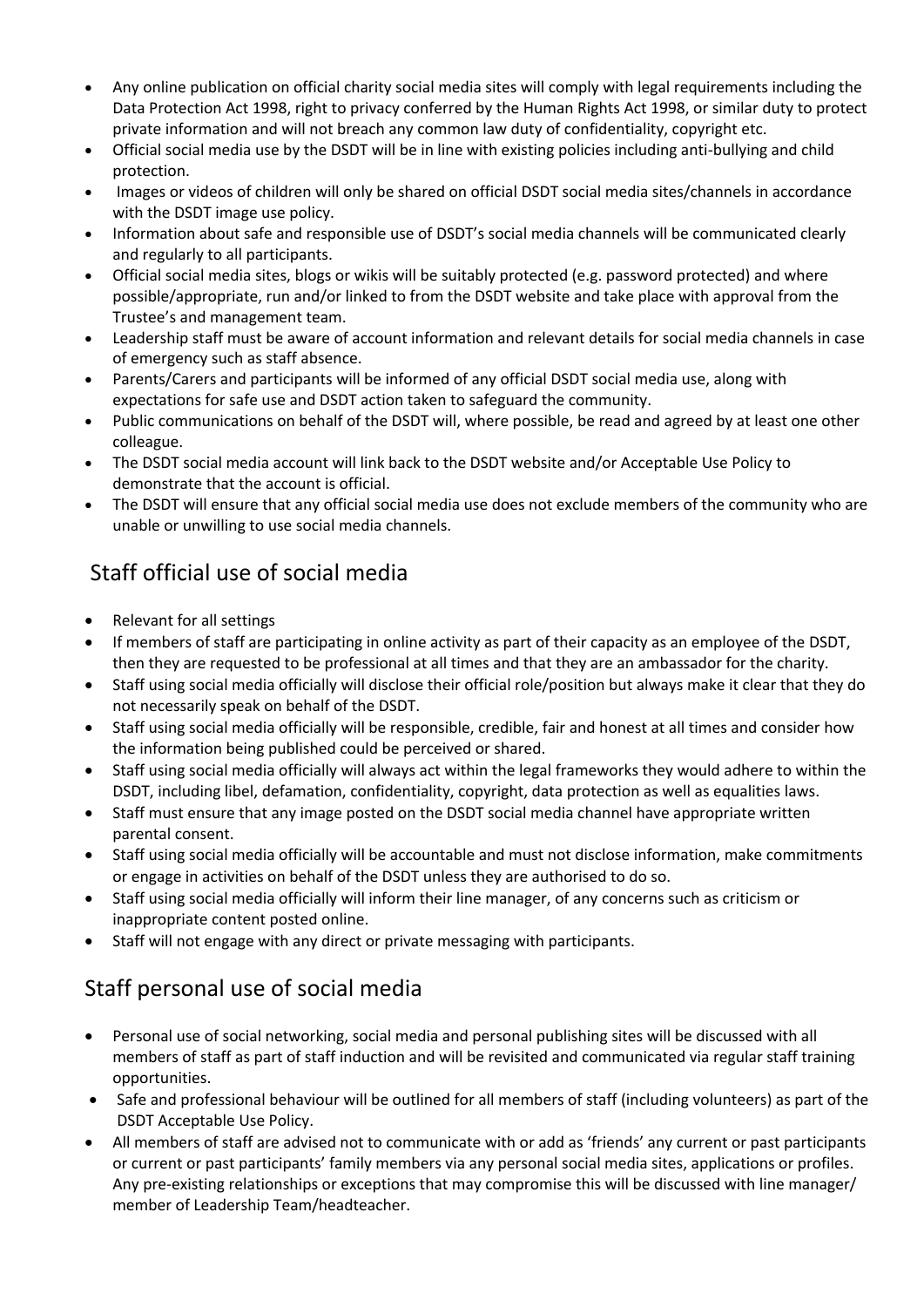- All communication between staff and members of the DSDT community on charity business will take place via official approved communication channels (such as DSDT email address or phone numbers). Staff must not use personal accounts or information to make contact with participants or parents, nor should any contact be accepted, except in circumstance whereby prior approval has been given by the management.
- Any communication from participants/parents received on personal social media accounts will be reported to the designated safeguarding lead.
- Information staff members have access to as part of their employment, including photos and personal information about participants and their family members, colleagues etc. will not be shared or discussed on personal social media sites.
- All members of staff are strongly advised to safeguard themselves and their privacy when using social media sites. This will include being aware of location sharing services, setting the privacy levels of their personal sites as strictly as they can, opting out of public listings on social networking sites, logging out of accounts after use and keeping passwords safe and confidential.
- All members of staff are encouraged to carefully consider the information, including text and images, they share and post online and should ensure that their social media use is compatible with their professional role, in accordance with DSDT policies (safeguarding, confidentiality, data protection etc.) and the wider professional and legal framework.
- Members of staff will be encouraged to manage and control the content they share and post online. Advice will be provided to staff via staff training and by sharing appropriate guidance and resources on a regular basis.
- Members of staff will notify the Management Team immediately if they consider that any content shared or posted via any information and communications technology, including emails or social networking sites conflicts with their role in the DSDT.
- Member of staff will ensure that they do not represent their personal views as that on DSDT social media.
- DSDT email addresses will not be used for setting up personal social media accounts.
- Members of staff who follow/like the DSDT's social media channels will be advised to use dedicated professionals accounts where possible to avoid blurring professional boundaries.

### Children's use of social media

- Safe and responsible use of social media sites will be outlined for children and their parents as part of the DSDT's Acceptable Use Policy.
- Personal publishing on social media sites will be taught to children as part of an embedded and progressive education approach via age appropriate sites which have been risk assessed and approved as suitable for educational purposes.
- Children will be advised to consider the risks of sharing personal details of any kind on social media sites which may identify them and / or their location. Examples would include real/full name, address, mobile or landline phone numbers, school attended, Instant messenger contact details, email addresses, full names of friends/family, specific interests and clubs etc.
- Children will be advised not to meet any online friends without a parent/carer or other responsible adult's permission and only when they can be present.
- Children will be advised on appropriate security on social media sites and will be encouraged to use safe and passwords, deny access to unknown individuals and be supported in learning how to block and report unwanted communications.
- Children will be encouraged to approve and invite known friends only on social networking sites and to deny access to others by making profiles private/protected.
- Parents will be informed of any official social media use with participants and written parental consent will be obtained, as required.
- Any official social media activity involving participants will be moderated by the DSDT where possible.
- The DSDT is aware that many popular social media sites state that they are not for children under the age of 13, therefore the DSDT will not create accounts within our setting specifically for children under this age.
- Any concerns regarding participants' use of social networking, social media and personal publishing sites, both at home and at DSDT activities, will be dealt with in accordance with existing DSDT's policies including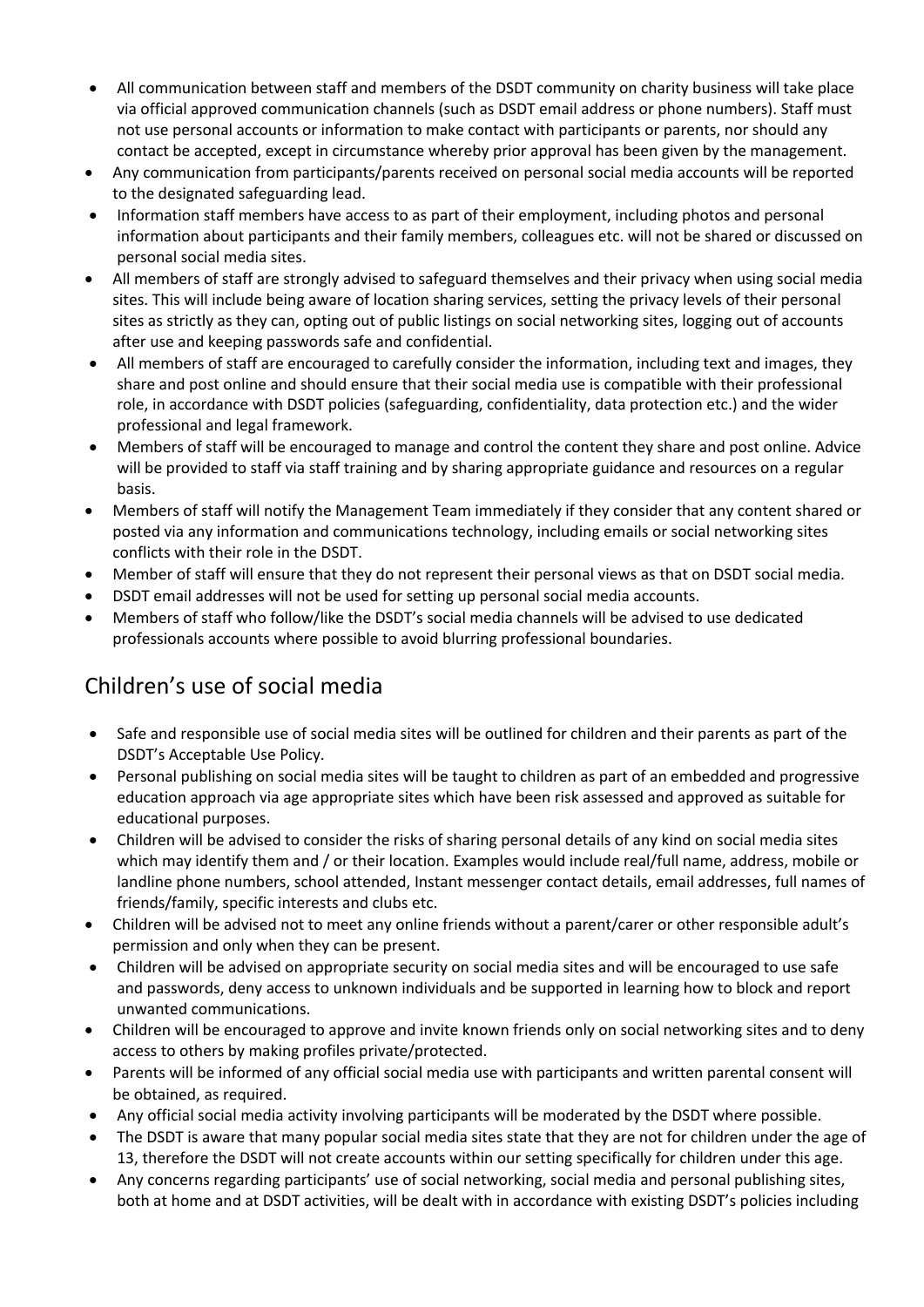anti-bullying and behaviour. Concerns will be raised with their parents/carers, particularly when concerning any underage use of social media sites.

- DSDT is aware that the Internet is a constantly changing environment with new apps, tools, devices, sites and material emerging at a rapid pace.
- Emerging technologies will be examined for educational benefit and the management team will ensure that appropriate risk assessments are carried out before use in the DSDT is allowed.
- The DSDT will ensure that appropriate filtering systems are in place to prevent staff and participants from accessing unsuitable or illegal content.
- The DSDT will take all reasonable precautions to ensure that users access only appropriate material. However, due to the global and connected nature of Internet content, it is not possible to guarantee that access to unsuitable material will never occur via a DSDT computer or device.
- The DSDT will audit technology use to establish if the online safety (e–Safety) policy is adequate and that the implementation of the policy is appropriate.
- Methods to identify, assess and minimise online risks will be reviewed regularly by the management team.
- Filtering decisions, internet access and device use by participants and staff will be reviewed regularly by the management team.
- The DSDT will maintain a current record of all staff and participants who are granted access to electronic communications.
- All staff, participants and visitors will read the DSDT Acceptable Use Policy before using any DSDT's ICT resources.
- Parents will be informed that participants will be provided with supervised Internet access which is appropriate to their age and ability.
- When considering access for vulnerable members of the charity's community (such as with children with special education needs) the DSDT will make decisions based on the specific needs and understanding of the children.
- The DSDT is aware that some children may be considered to be more vulnerable than most children online due to a range of factors and will ensure that differentiated and ability appropriate online safety (e-Safety).

### Engagement and education of staff

- The online safety (e-Safety) policy will be formally provided to and discussed with all members of staff as part of induction and will be reinforced and highlighted as part of the DSDT safeguarding practice.
- To protect all staff and participants, the DSDT will implement Acceptable Use Policies which highlights appropriate online conduct and communication.
- Staff will be made aware that Internet traffic can be monitored and traced to the individual user. Discretion and professional conduct are essential.
- Up-to-date and appropriate staff training in safe and responsible Internet use, both professionally and personally, will be provided for all members of staff on a regular basis.
- Members of staff with a responsibility for managing filtering systems or monitor ICT use will be supervised by the Management Team and will have clear procedures for reporting issues or concerns.
- The DSDT will highlight useful online tools which staff should use with children. These tools will vary according to the age and ability of the participants.
- All members of staff will be made aware that their online conduct out of work could have an impact on their role and reputation within the DSDT. Civil, legal or disciplinary action could be taken if they are found to bring the profession or institution into disrepute, or if something is felt to have undermined confidence in their professional abilities.

#### Engagement and education of parents and carers

- DSDT recognise that parents/carers have an essential role to play in enabling children to become safe and responsible users of the internet and digital technology.
- A partnership approach to online safety at home and with parents will be encouraged. This may include offering demonstrations and suggestions for safe home Internet use or highlighting online safety.